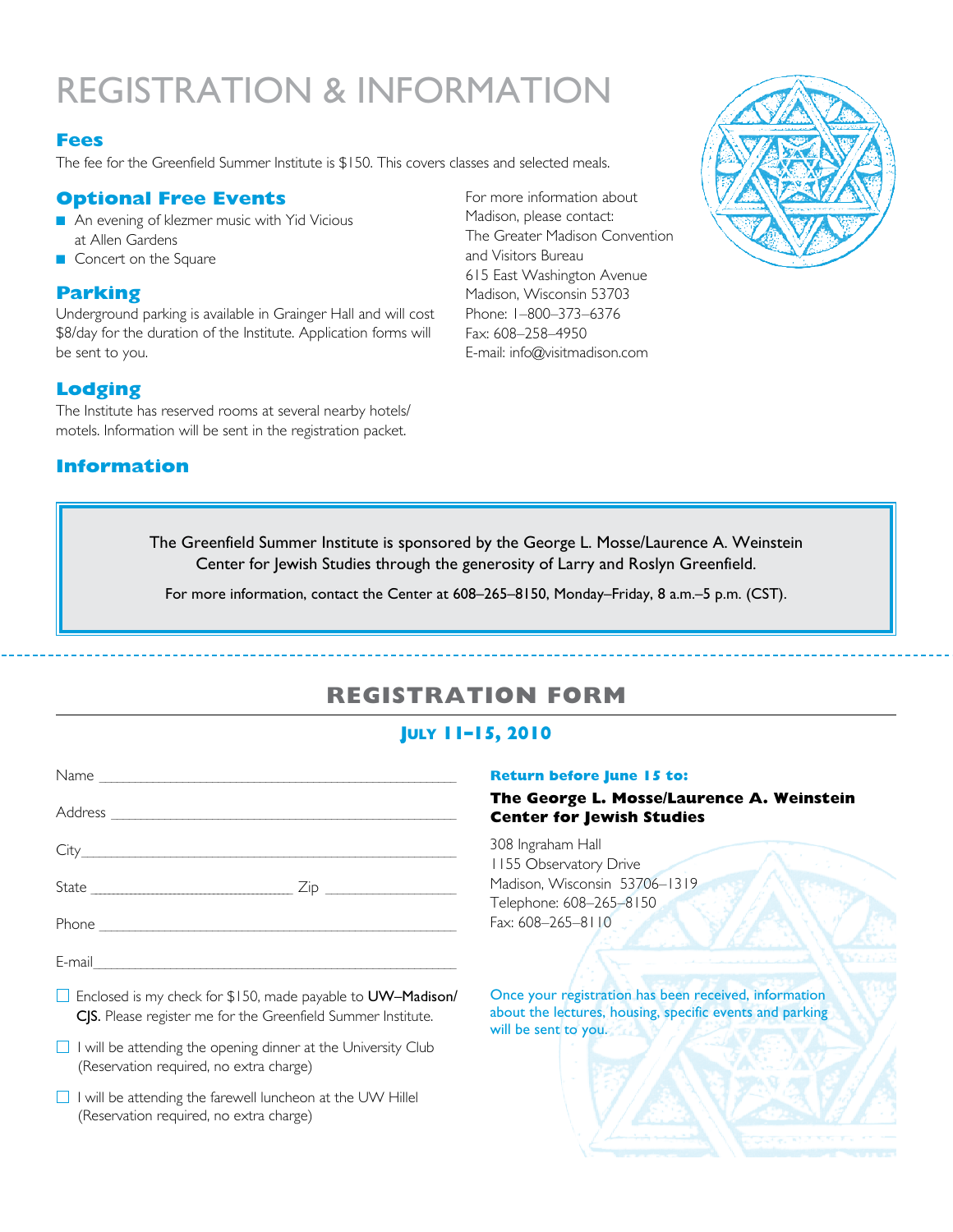





308 Ingraham Hall 1155 Observatory Drive Madison, WI 53706-1319

#### **ELEVENTH Annual Greenfield Summer Institute**

The Wandering Jew

The George L. Mosse/Laurence A. Weinstein Center for Jewish Studies

## **Eleventh Annual Greenfield Summer Institute**

# The Wandering Jew

July 11–15, 2010 University of Wisconsin– Madison

#### The George L. Mosse/Laurence A. Weinstein Center for Jewish Studies invites you to an unforgettable week of summer learning and fun.

Whether you're an alum who wants to relive your college days, a friend of Jewish Studies who wants to share the excitement of Jewish learning, or a member of the public interested in studying Jewish history and culture, you are invited to participate in the Eleventh Annual Greenfield Summer Institute, *The Wandering Jew*.

Since Abraham's journey to Canaan, travel, movement, and migration have been important and recurring features of the Jewish experience. From the Exodus to the expulsion from Spain; from Minsk to Ellis Island, Buenos Aires, and Tel Aviv; from home to homelessness, the Jews seem constantly to be on the move. Their fate as wanderers has been viewed many ways—as a curse (the Christian legend of the Wandering Jew), as a threat (Josef Stalin's condemnation of the "rootless cosmopolitans"), or as a positive source of cultural vitality and creativity. Jewish journeys have always been as much figurative as literal: as much cultural, culinary, and linguistic as geographical; and as much spiritual as material. Even conversion to or from Judaism may be understood as a journey: "Wherever you go, I will go," proclaims Ruth, the prototype of the righteous convert. Please join us as we examine the meaning and significance of Jewish wanderings from ancient times to the present.

Space is limited, so please register early. Registration deadline: June 15, 2010.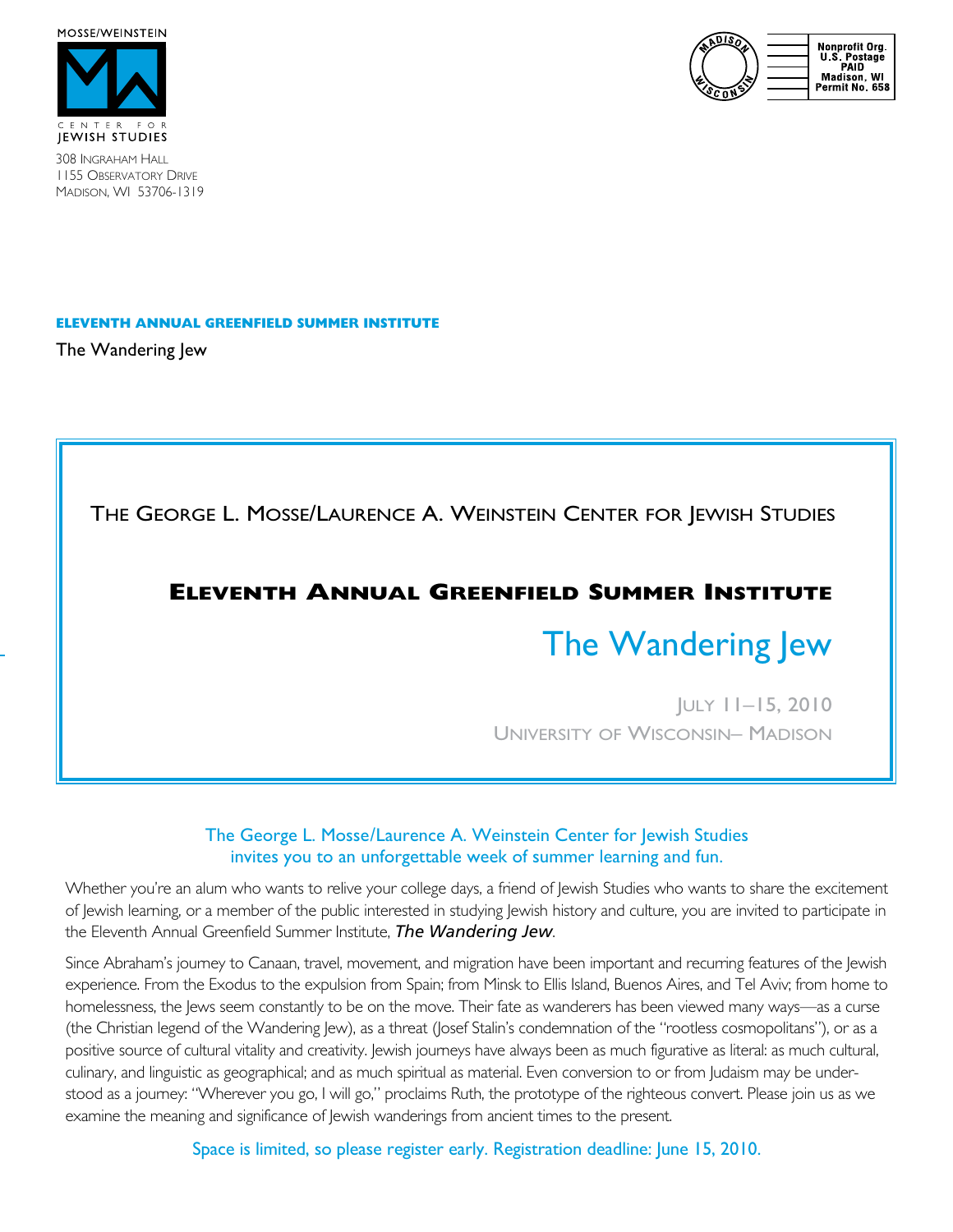# The program

# **Sunday, July 11**

**5–6 p.m.** Registration University Club, 803 State Street

#### **6–7 p.m.** Opening Dinner (no charge)

Welcome and opening remarks by the director of the the Center for Jewish Studies.

# **Monday, July 12**

All lectures will be held at Grainger Hall, 975 University Avenue, unless otherwise noted.

#### **9:00 a.m.** "Crossing the Ultimate Border: Jesus and Modern Jewish Culture"

**David Sorkin**, *Frances and Laurence Weinstein Professor of Jewish History*, *Department of History and Jewish Studies*

This lecture will examine how Jewish thinkers, writers and painters in the modern period have reclaimed Jesus as a Jew, or the quintessential Jewish symbol of suffering, or recast the Jews as the suffering Jesus.

#### **10:30–10:45 a.m.** Break

#### **10:45 a.m.** "Is it Possible to Go Home Again? Exile and Return in Isaiah 40–55"

**Ronald Troxel,** *Distinguished Lecturer in the Department of Hebrew and Semitic Studies*

Moving into a home is much more invigorating than leaving one. And for the people of Judah and Jerusalem, leaving their home was a matter of eviction, when the Babylonian army demolished their city in 586 bce. Nearly a half-century later, those living in exile were offered the chance to do what most of us cannot: Cyrus the Great permitted them to return home. The vigor with which the prophet Isaiah sells the possibility of returning suggests that the prospect of return was not immediately appealing. What could make people who had left their land and settled in a new one entertain the possibility of going home again?

#### **Noon–1:30 p.m.** Lunch on your own

#### **1:30 p.m.** "Transatlantic Crossings: Emma Lazarus's 'Mother of Exiles' and Israel Zangwill's *The Melting Pot*"

**Susan David Bernstein,** *Professor in the Department of English*

Two crucial symbols of American immigrant culture are the Statue of Liberty and the "melting pot." Not only are each of these linked to the crises of "wandering Jews" fleeing Eastern Europe at the turn of the twentieth century, but also each

achieved wide circulation in the public imagination owing to the creative work of an American Jewish poet, Emma Lazarus (1849–1887) and an Anglo-Jewish writer, Israel Zangwill (1864–1926). In both Lazarus's poem "The New Colossus," which became inscribed on the pedestal of the Statue of Liberty, and Zangwill's 1909 play *The Melting Pot*, the "wandering Jew" traverses many cultures and places and ultimately has become identified with modern, multicultural American identity.

#### **Evening** Free time

# **Tuesday, July 13**

**9:00 a.m.** "Beyond Pogroms: Jewish Emigration from the Russian Empire 1870–1924"

**Philip Hollander,** *Assistant Professor of Israeli Literature and Culture in the Department of Hebrew and Semitic Studies*

While the exodus of approximately 2.5 million Jews from the Russian Empire between 1870 and 1924 has been almost exclusively linked to the 1881–1882 pogroms that left scores of Jews dead, this lecture will delve into the various changes that drove this emigration and led to the development of new Jewish centers in Israel, the United States, and elsewhere in the Jewish Diaspora.

#### **10:30–10:45 a.m.** Break

#### **10:45 a.m.** "Rootless Cosmopolitans and Stalinism"

**Judith Deutsch Kornblatt,** *Professor of Slavic Languages and Literature and Graduate School Senior Associate Dean for Graduate Education*

This lecture will look at the legacy of anti-Semitism in the Soviet Union, culminating in the infamous "Doctors' Plot," in which Stalin accused a number of mostly Jewish doctors of scheming his death. We will look at the patriotic propaganda campaign of Stalin's last years, and the corresponding attack on "rootless cosmopolitans," again aimed mostly at the Jews. Finally, we will examine Stalin's actual death, in which some have implicated the drug Warfarin, first developed here at the University of Wisconsin–Madison.

#### **Noon–1:30 p.m.** Lunch on your own

#### **1:30 p.m.** "Crossing the Line? Reverberations of the Withdrawal from the Gaza Strip in Religious Zionism"

**Nadav Shelef,** *Assistant Professor in the Department of Political Science, Harvey M. Meyerhoff Assistant Professor of Modern Israel Studies and Jewish Studies*

The Israeli evacuation of Jewish settlers from the Gaza Strip in the summer of 2005 has receded from the headlines, but its aftershocks are still being felt in Israel. This lecture will explore the implications of the withdrawal from the Gaza Strip for the development of Religious Zionism.

**5:00 p.m.** Yid Vicious at Allen Gardens